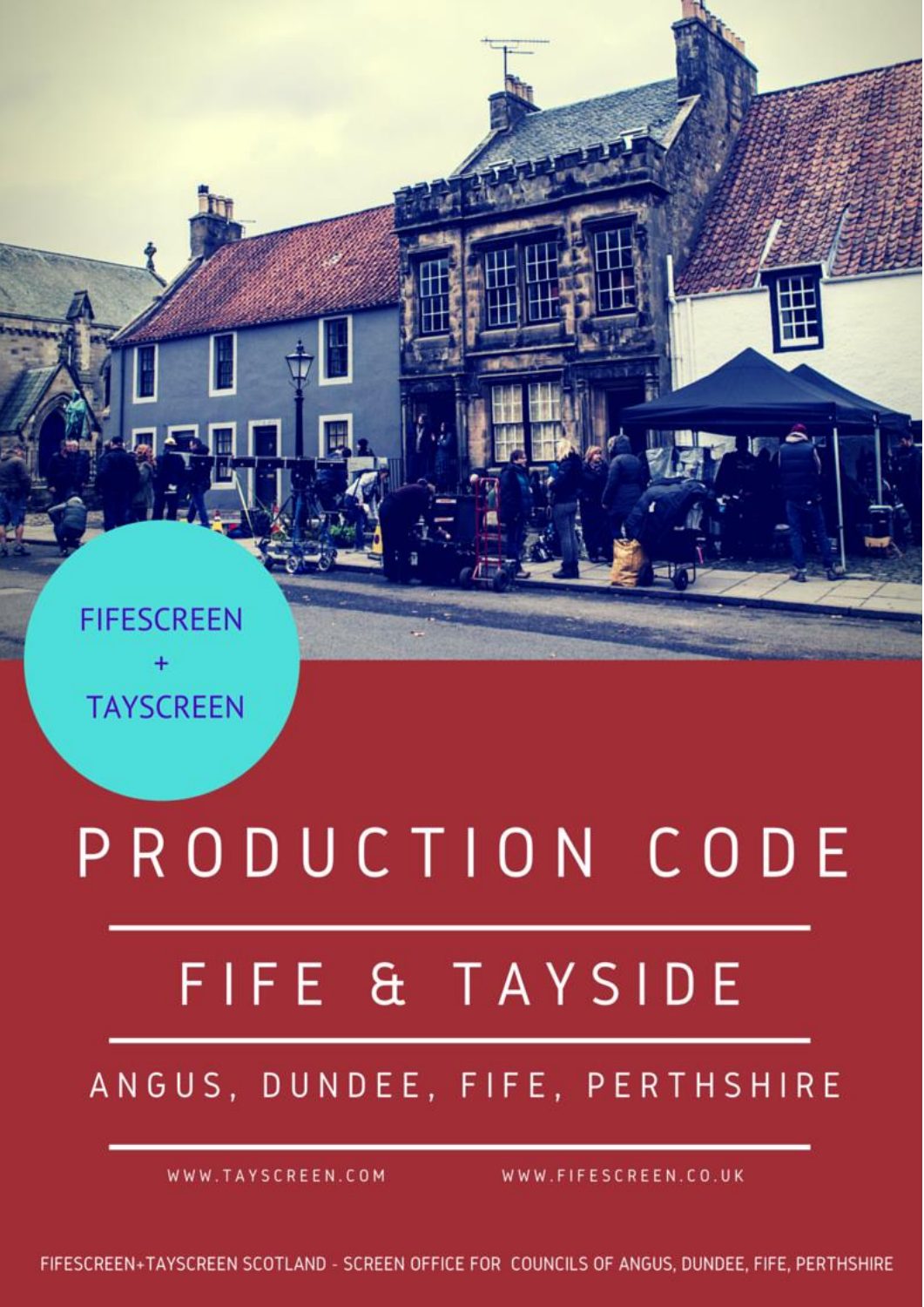## **Production Code** 01.01.2016

Thank you for coming to Fife and Tayside, Scotland. We are here to help you. Please:

Be Safe, Be Insured and **Care for People and Locations** As set out in this Production Code

Screen Office for the Councils of Angus, Dundee City, **Fife and Perth & Kinross** 

Member **European Film commission Network Scottish Locations Network** © FifeScreen+TayScreen 2002-2016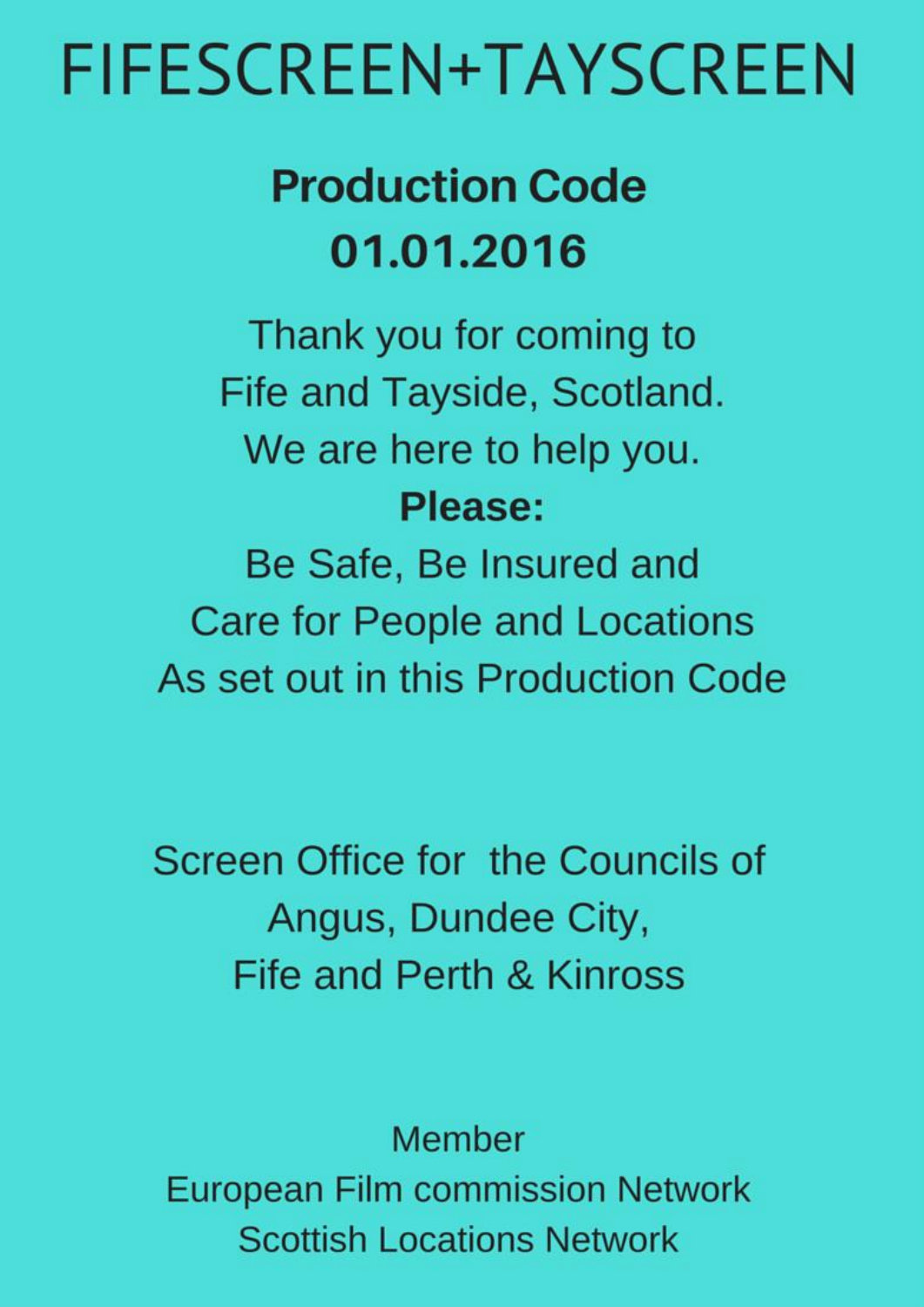## **Contents**

**Who Does What in this Production Code Contact Information**

## **Part A Liability and Insurance**

- 1. Liability
- 2. Insurance Cover

## **Part B Notice of Production and Permission**

- 1. Notice of Production
- 2. Applying for permissions through TayScreen
- 3. Police Scotland Fife and Tayside
- 4. Emergency Services
- 5. Health and Safety
- 6. Roads, Parks and Public Spaces
- 7. Aerial/UAV/Drone filming

## **Part C Treatment of Locations**

- 1. Private Locations
- 2. Location Neighbourhood and General Public
- 3. Care of the Environment
- 4. Security
- 5. Re-instatement of Locations and Environment

#### **Appendix** Project Information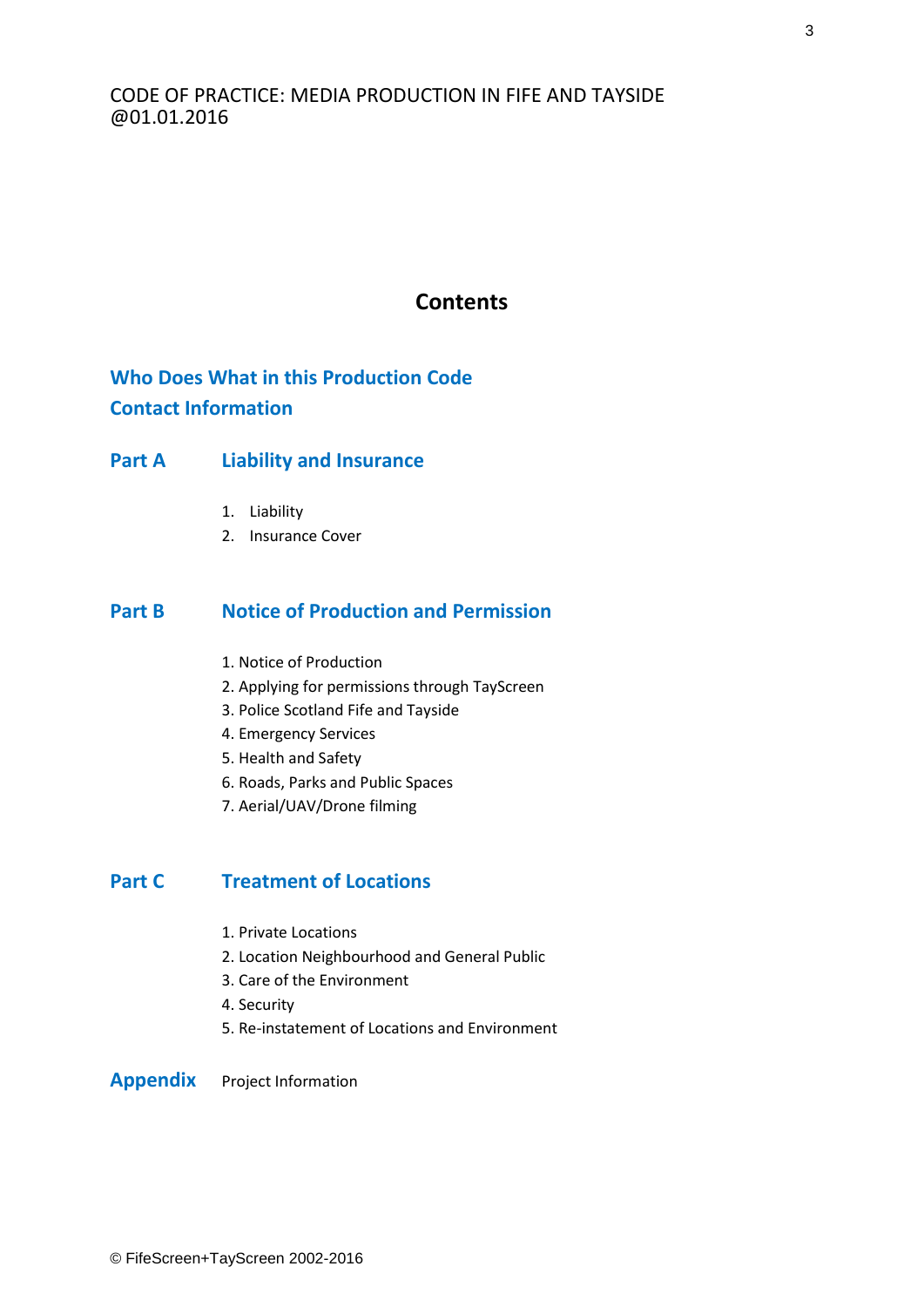## **Who Does What in this Production Code**

The **Production Company** is the person or company carrying out media production of any type in the region covered by TayScreen.

**FifeScreen+TayScreen** Scotland is a partnership between the **Councils of Angus, Dundee City, Fife and Perth & Kinross** and is the official screen office for the region. The office is a member of the Scottish Locations Network and the European Film Commission Network.

## **Contact Information**

FifeScreen+TayScreen Scotland **DCA** 152 Nethergate Dundee DD1 4DY T: +44 (0)1382 432483 M: +44 (0)7951380403 E: [info@tayscreen.com](mailto:info@tayscreen.com)

## **Part A LIABILITY AND INSURANCE**

#### **1. Liability**

The Production Company is solely and fully liable for every aspect of its production work and any liability arising from it and agrees to carry out production in accordance with this Production Code. The Production Company is advised to employ a professional production or location manager.

#### **2. Insurance Cover**

The Production Company shall provide written evidence of adequate public liability insurance and any other relevant insurances on demand to anyone affected by the activities of the Production Company.

### **Part B NOTICE OF PRODUCTION AND PERMISSIONS**

#### **1. Notice of Production**

The Production Company should, wherever possible, arrange to consult with and give at least one week's notice in writing to all parties likely to be affected by production activity. Projects requiring road closures need to give at least 8 weeks' notice.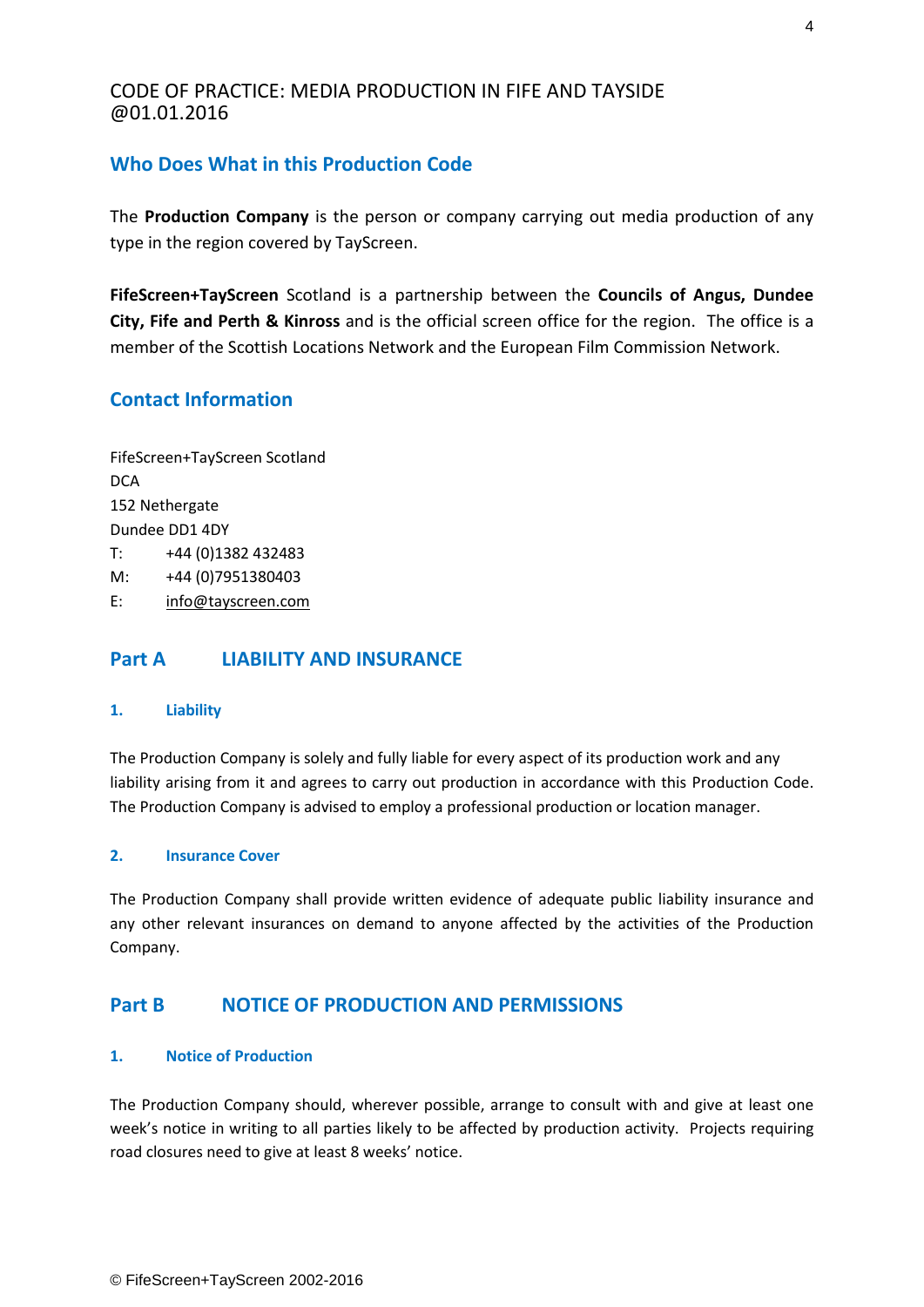#### **2. Applying for Permissions through FifeScreen+TayScreen Scotland**

#### 2.1 **Permissions Required**

The Production Company must obtain permission in advance of production work from each relevant location owner and public and private authorities including Police Scotland Fife and Tayside, the emergency services for Fife and Tayside and departments of the Councils in Fife and Tayside such as Environmental Health and Roads. After the grant of permissions, the Authorities may agree additional conditions with the Production Company if circumstances affecting any location make this necessary.

#### 2.2 **Apply through FifeScreen +TayScreen Scotland**

Production Companies can obtain information on permissions required and apply through TayScreen by providing the information required below at 2.3 and, if relevant, complying with the requirements below at:

- 3. for Police Scotland Fife and Tayside;
- 4. for the Emergency Services;
- 5. for Environmental Health and Safety; and
- 6. for Roads, Parks and other public spaces.

#### 2.3 **Information Required**

Production Companies shall use best efforts to provide the information in the Appendix.

Production Companies must provide information on plans as follows:

#### **Roads, Parks or other public areas**

Use of public roads or footpaths, parks, other areas accessible to the public or areas under the control of any of the Authorities.

#### ■ Special Effects, Stunts and Public Safety

Use of any special effects, plant, equipment, structures, procedures or substances and any of these activities that could endanger or cause nuisance or disruption to members of the public including inflammatory material, smoke, cranes, noise, music or lights.

#### **E** Controversial or Sensitive Subjects

Subjects that may cause public concern, be controversial or involve children or animals.

#### **Catering**

Any mobile catering unit that will operate at a site used for project purposes.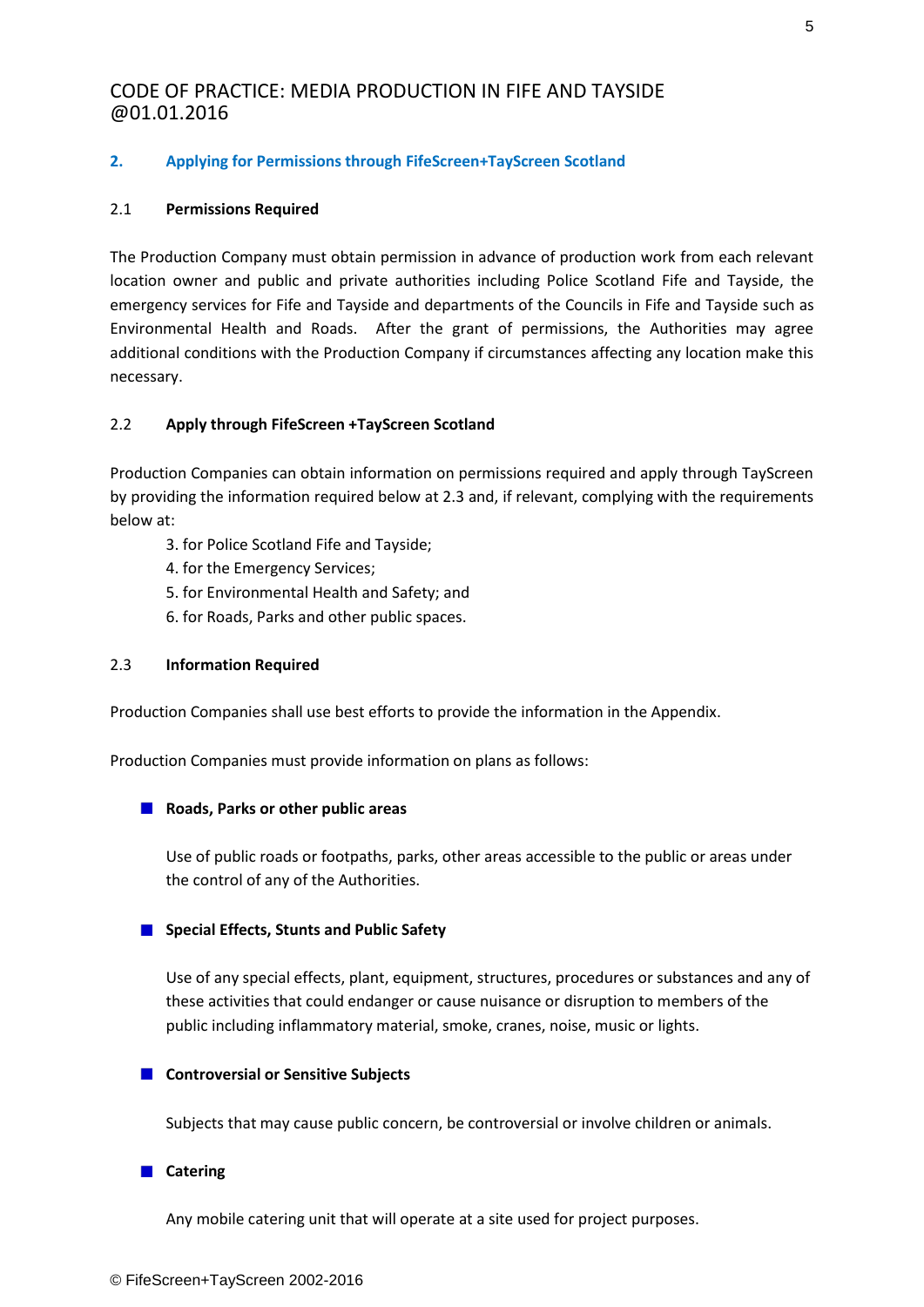#### **3. Police Scotland – Fife and Tayside Divisions**

#### **3.1 Information Required**

The Production Company may be required to discuss production work with Police Scotland – Fife & Tayside Divisions and, in particular, must obtain advice from Police Scotland – Fife & Tayside Divisions on:

- **■** Staging of crimes, accidents or use of firearms
- **Dressing of participants in police or other uniforms**

#### **3.2 Uniform Requirements**

As it is an offence to impersonate a police officer, cast members should be asked to cover such uniforms when not immediately required for production.

#### **4. Emergency Services**

#### **4.1 Information Required**

The Production Company must notify the Emergency Services of production work, maintain access at all times for emergency vehicles and comply with all fire precautions in operation at any premises unless otherwise agreed by the Fire Brigade.

#### **4.2 Further Information Required for Rescue and Fire Services**

Where relevant the Production Company must advise of:

- **Any likely disruption to traffic due to road closures during filming**
- Use of fire hydrants, special effects, fires or explosions, and
- **Impersonation of fire officers or use of vehicles with the appearance in any way of a fire** tenders.

#### **4.3 Further Information Required for Ambulance Services**

Where relevant the Production Company must advise of the impersonation of ambulance staff or use of vehicles with the appearance in any way of ambulances.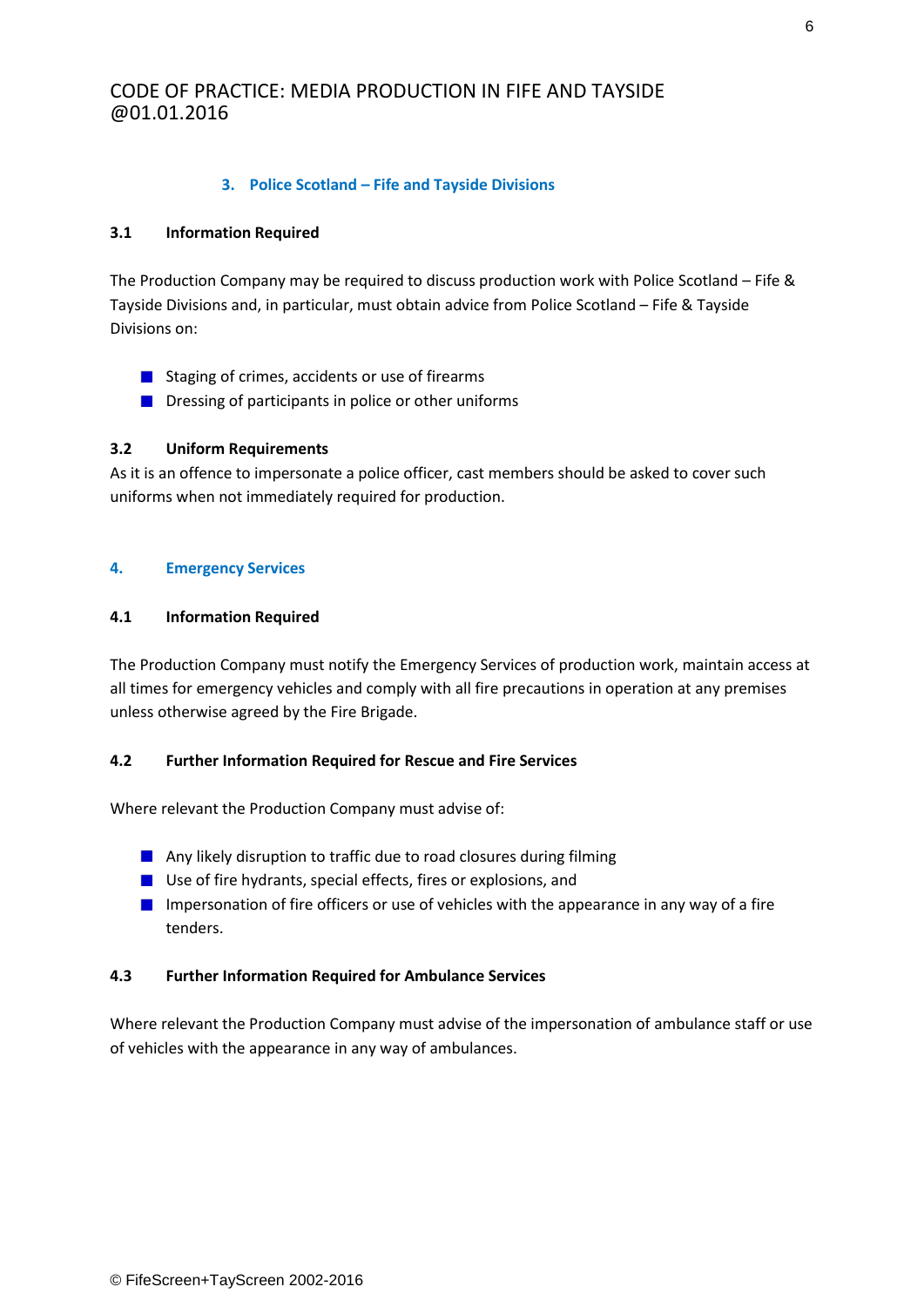#### **5. Health and Safety**

#### **5.1 Compliance**

The Production Company must ensure:

- $\blacksquare$  That they and any contractors or sub contractors comply with all current health and safety legislation during production work at every location, and appoint competent advisors to assist them as necessary to fulfil this requirement;
- **Public safety at all times;**
- **That suitable emergency arrangements are in place for first aid, fire, rescue and any other** foreseeable emergencies.

#### **5.2 Risk Assessment**

The Production Company must:

- **E** Carry out a risk assessment of all production activities at each location to ensure that any potential hazards to staff, contractors and the public have been identified and are adequately controlled;
- **Make these assessments available for inspection by occupiers and landlords, the councils,** and others who could be affected by the activities of the Production Company;
- Co-operate with other employers so far as necessary for them to comply with health and safety information and provide information on any risks to their employees or the public arising out of or in connection with the activities of the Production Company.

#### **6. Roads, Parks and Public Spaces**

Subject to relevant legislation, the Production Company must obtain permission from relevant Authorities such as those responsible in any area for roads, parks or other public spaces and, in particular, must comply with relevant regulations for proposed activities including:

- Removal, alteration and disguising of street furniture and road markings
- **Parking of production vehicles in areas where restrictions apply including on roads marked** with yellow lines, in metered bays or resident-permit bays
- **Closure, restriction of access or causing any obstruction on any road, footpath or other public** space.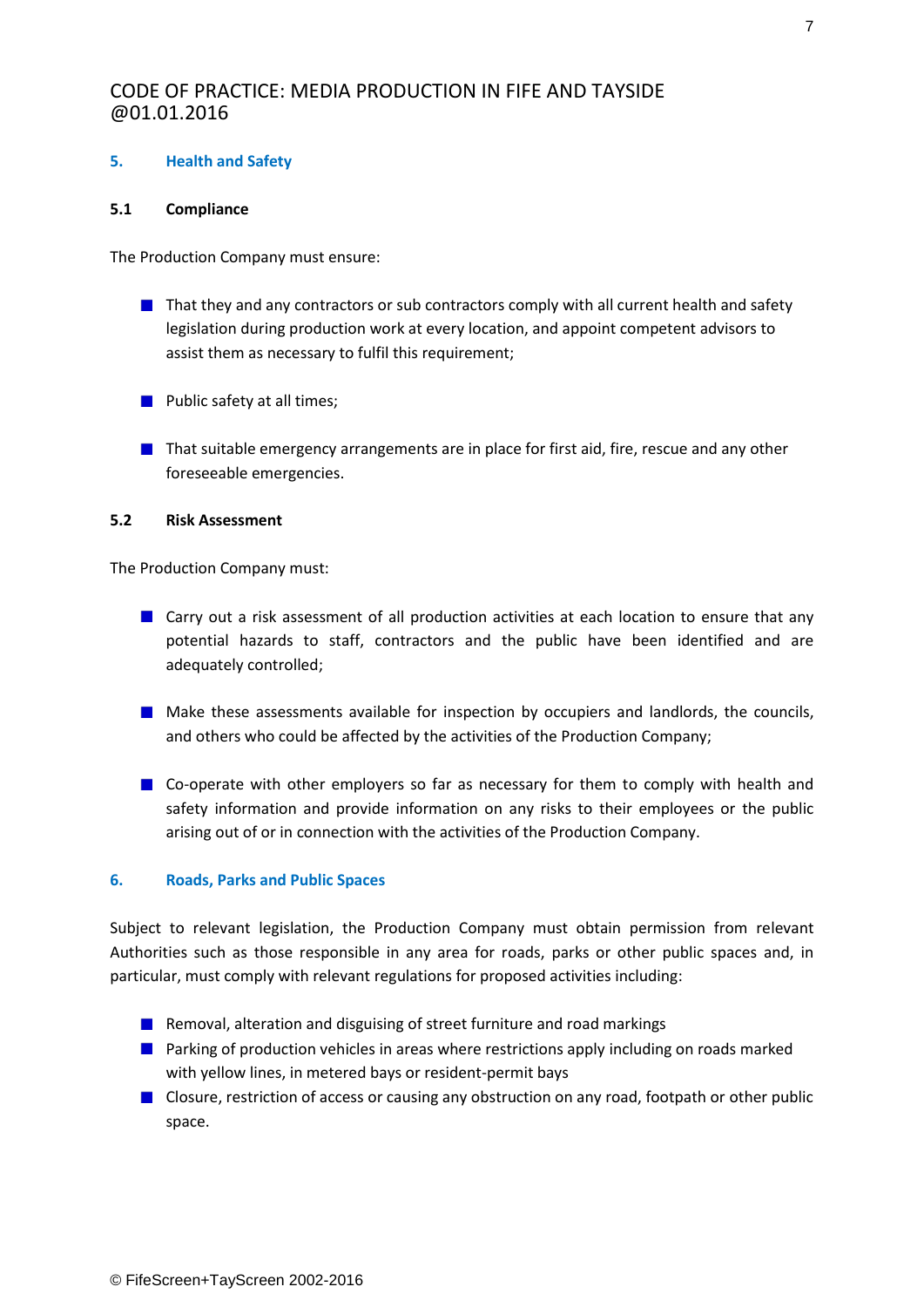#### **7. Aerial/UAV/Drone filming**

If the Production Company plans to carry out or commission any form of aerial filming including by UAVs or drones, information must be provided to FifeScreen+TayScreen. There is a separate guide on this also that will be provided to the Production Company.

## **C. TREATMENT OF LOCATIONS**

#### **1. Private Locations**

The Production Company shall:

- 1.1 Keep location owners fully informed of production plans at all stages.
- 1.2 Agree with the location owner a written contract stating the terms of access to and use of the location including a reasonable rental amount in accordance with the budget of the film.
- 1.3 Discuss and agree with the location owner the details of any art department requirements including dressing and construction work affecting the location.
- 1.4 Provide protective materials or dust sheets to cover furniture and flooring
- 1.5 Advise crew and cast not to enter any areas as designated by the location owner.
- 1.6 Ensure that objects belonging to the location are not moved or removed without the express express permission of the location owner.

#### **2. Location Neighbourhood and General Public**

The Production Company must advise cast and crew to:

- 2.1 Behave with courtesy towards the resident community and the general public in the area where they are working.
- 2.2 Use best efforts to notify properties adjacent to the location in advance by letter of production work.
- 2.3 Keep noise including that from generators or other power supplies to a minimum level, particularly during unsocial hours (normally from 2200 to 0800 on any day)
- 2.4 Observe standards of dress and language that will not cause offence to religious or other standards customary for the area where production work takes place.
- 2.5 Keep access to homes and businesses clear at all times.
- 2.6 Observe smoking and no-smoking areas and use ashtrays provided by the Production Company.
- 2.7 Take all food and drink in appropriate areas designated by the Production Company.
- 2.8 Avoid taking access onto properties in the neighbourhood other than the location.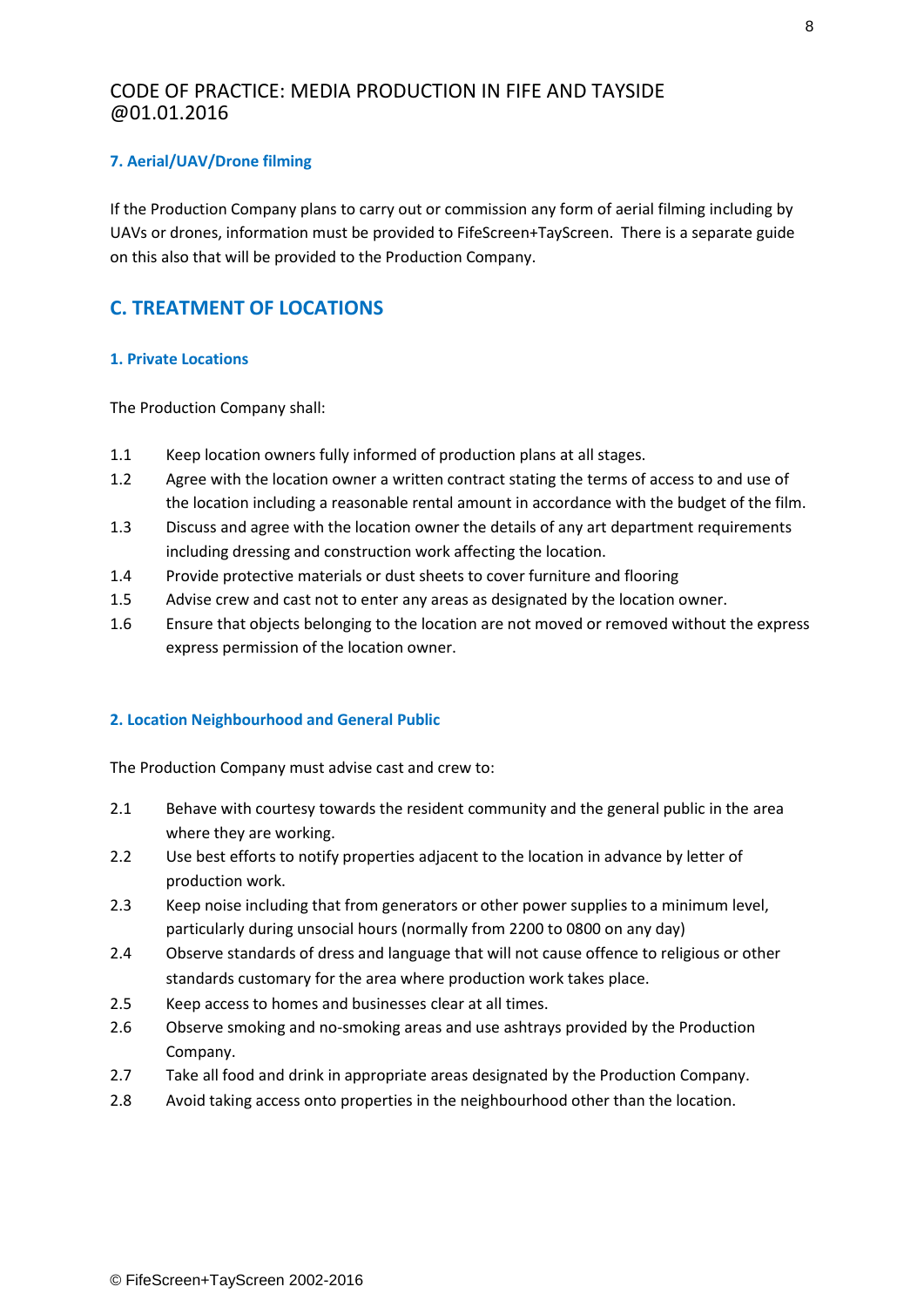#### **3. Care of the Environment**

The Production Company must

- 3.1 Provide rubbish bins, to be cleared at regular intervals
- 3.2 Reinstate all signs and other street or location furniture on completion of production work
- 3.3 Remove all signs and other street or location furniture installed by or for the Production Company
- 3.4 Ensure that their activities do not cause harm or pollution to the environment where production work takes place

#### **4. Security**

As appropriate to the location or its situation, the Production Company must ensure suitable protection by security staff.

#### **5. Re-instatement of Locations and Environment**

The Production Company must make good any damage caused directly or indirectly by its activities immediately after production work to the satisfaction of the location owner or Authority, as appropriate, and must notify all parties concerned.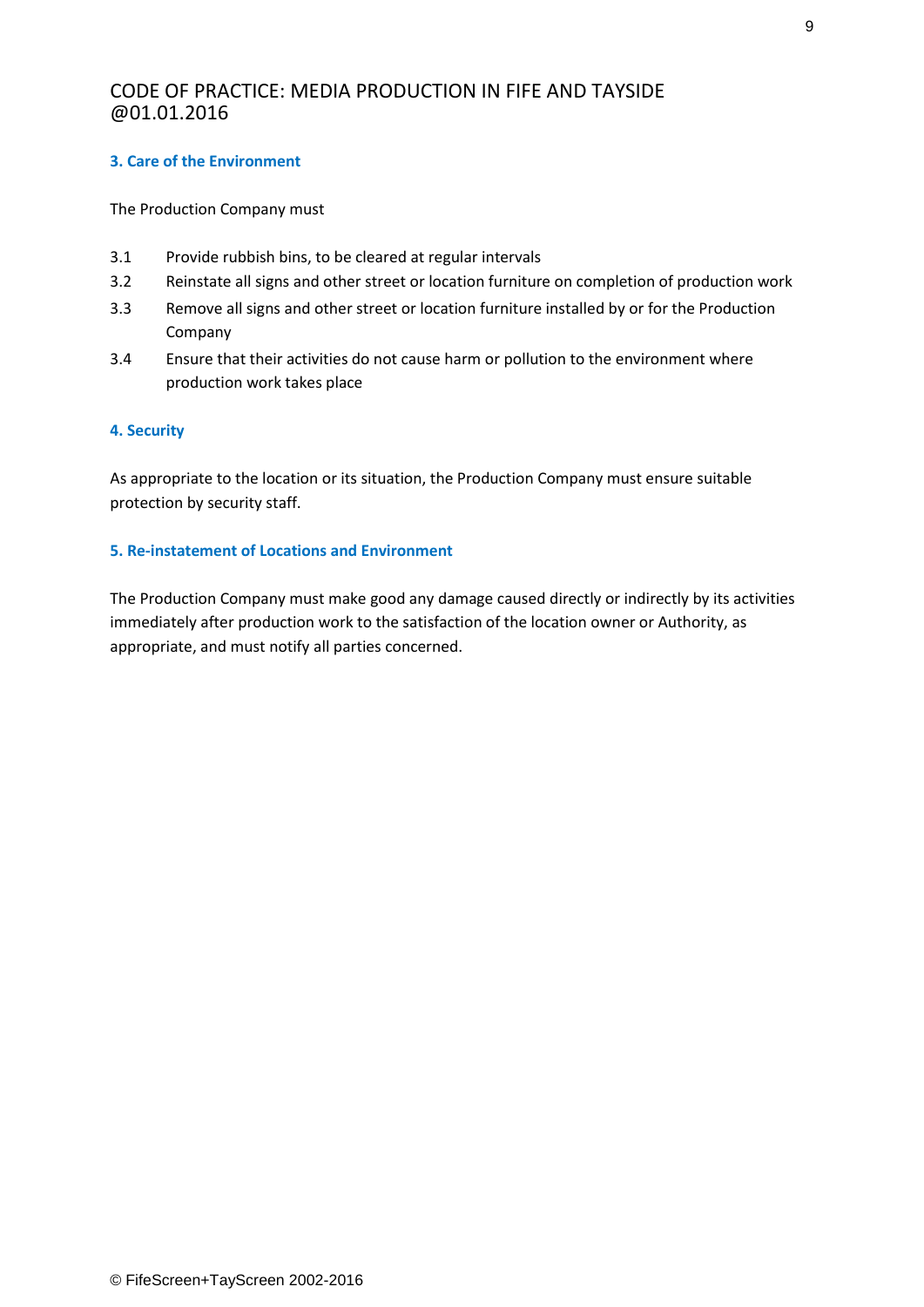## **APPENDIX – Project Information**

We will complete this information as far as possible from information you give us over the phone or by email and send it to you for checking and additional details. We use this information to send production notices/requests to Police Scotland Fife and Tayside, Council offices such as roads and other relevant location or service contacts. If you prefer you can complete the information yourself and email it to us at info@tayscreen.com

Use the form below and send as an attachment or copy the form to an email. We can also send you the form by email.

| 2.LOCATIONS & SERVICES REQUEST - ANGUS, DUNDEE, FIFE, PERTH & KINROSS<br><b>3. PRODUCTION CONTACTS</b><br>4. PRODUCTION SERVICES COMPANY (if any)<br><b>5.PRODUCTION &amp; LOCATION CONTACT INFORMATION</b> |  |
|-------------------------------------------------------------------------------------------------------------------------------------------------------------------------------------------------------------|--|
| <b>1.PRODUCTION IN ANGUS, DUNDEE,</b><br><b>FIFE, PERTH &amp; KINROSS</b>                                                                                                                                   |  |
| First TX/Distribution date (date or period<br>e.g. Autumn 2016):                                                                                                                                            |  |
| Project Type (eg Film-Feature, TV-<br>Factual, TV-Sport, TV-Drama, TV-<br>Commercial):                                                                                                                      |  |
| Title:                                                                                                                                                                                                      |  |
| Outline:                                                                                                                                                                                                    |  |
| Project Web (if any):                                                                                                                                                                                       |  |
| <b>2.LOCATIONS &amp; SERVICES REQUEST -</b><br><b>ANGUS, DUNDEE, FIFE, PERTH &amp;</b><br><b>KINROSS</b>                                                                                                    |  |
| Production dates in above including<br>preparation and completion/strike                                                                                                                                    |  |
| From:                                                                                                                                                                                                       |  |
| To:                                                                                                                                                                                                         |  |
| <b>Locations and Dates</b>                                                                                                                                                                                  |  |
| (e.g. place name, street address, area,<br>town) in the following areas with dates if<br>known.                                                                                                             |  |
| (We do not expect you to know your<br>locations - we are here to help you find<br>and identify.                                                                                                             |  |
| If you have a schedule prepared, please<br>send us that instead of completing the<br>following.)                                                                                                            |  |

**1.PRODUCTION IN ANGUS, DUNDEE, FIFE, PERTH & KINROSS**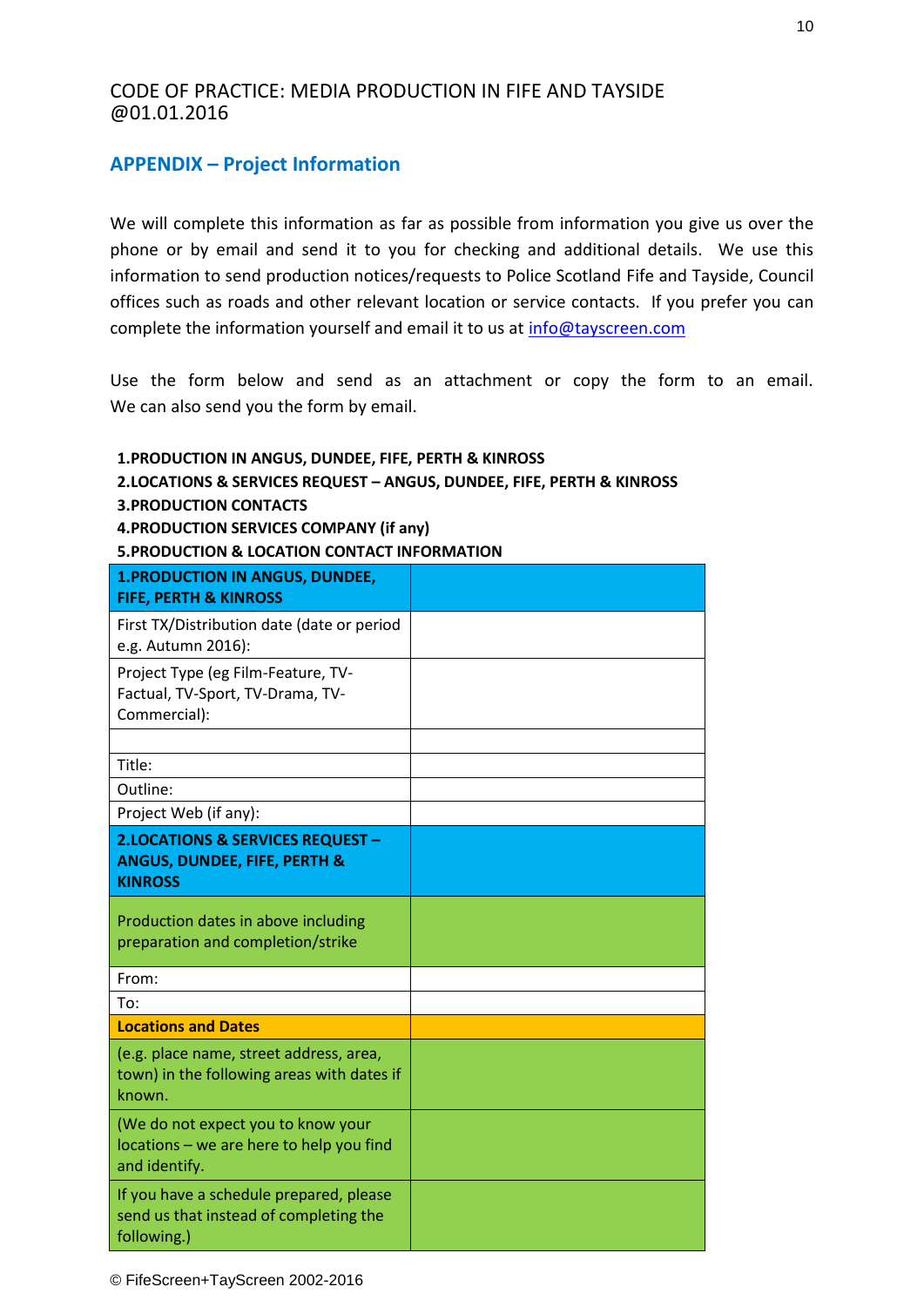| Angus:                                                                            |                                                                                        |
|-----------------------------------------------------------------------------------|----------------------------------------------------------------------------------------|
| Dundee:                                                                           |                                                                                        |
| Fife:                                                                             |                                                                                        |
| Perth and Kinross:                                                                |                                                                                        |
| Perth and Kinross:                                                                |                                                                                        |
| <b>Services Required (e.g. Studio Space,</b><br><b>Crew, Accommodation etc.):</b> | (It is always worth checking with us on<br>local crew, accommodation and<br>services.) |
|                                                                                   |                                                                                        |
| <b>3. PRODUCTION CONTACTS</b>                                                     |                                                                                        |
| <b>Production Company:</b>                                                        |                                                                                        |
| Web:                                                                              |                                                                                        |
| <b>Based Town:</b>                                                                |                                                                                        |
| <b>Based Country:</b>                                                             |                                                                                        |
| <b>Contact First Name:</b>                                                        |                                                                                        |
| <b>Contact Last Name:</b>                                                         |                                                                                        |
| Function:                                                                         |                                                                                        |
| Tel:                                                                              |                                                                                        |
| Mob:                                                                              |                                                                                        |
| Email:                                                                            |                                                                                        |
| For<br>(Broadcaster/Distributor/Agency/College<br>etc):                           |                                                                                        |
| <b>4. PRODUCTION SERVICES COMPANY</b><br><b>INCL DRONES/UAV</b><br>(if any)       |                                                                                        |
| <b>Company Name:</b>                                                              |                                                                                        |
| Service:                                                                          |                                                                                        |
| Based:                                                                            |                                                                                        |
| Web:                                                                              |                                                                                        |
| <b>Contact First Name:</b>                                                        |                                                                                        |
| <b>Contact Last Name:</b>                                                         |                                                                                        |
| Function:                                                                         |                                                                                        |
| Tel:                                                                              |                                                                                        |
| Mob:                                                                              |                                                                                        |
| Email:                                                                            |                                                                                        |
| For Drone/UAV operators                                                           |                                                                                        |
| Confirm CAA licence/permit                                                        |                                                                                        |
| Confirm insurance                                                                 |                                                                                        |
| Confirm risk assessment                                                           |                                                                                        |
| <b>5.PRODUCTION &amp; LOCATION CONTACT</b><br><b>INFORMATION</b>                  |                                                                                        |